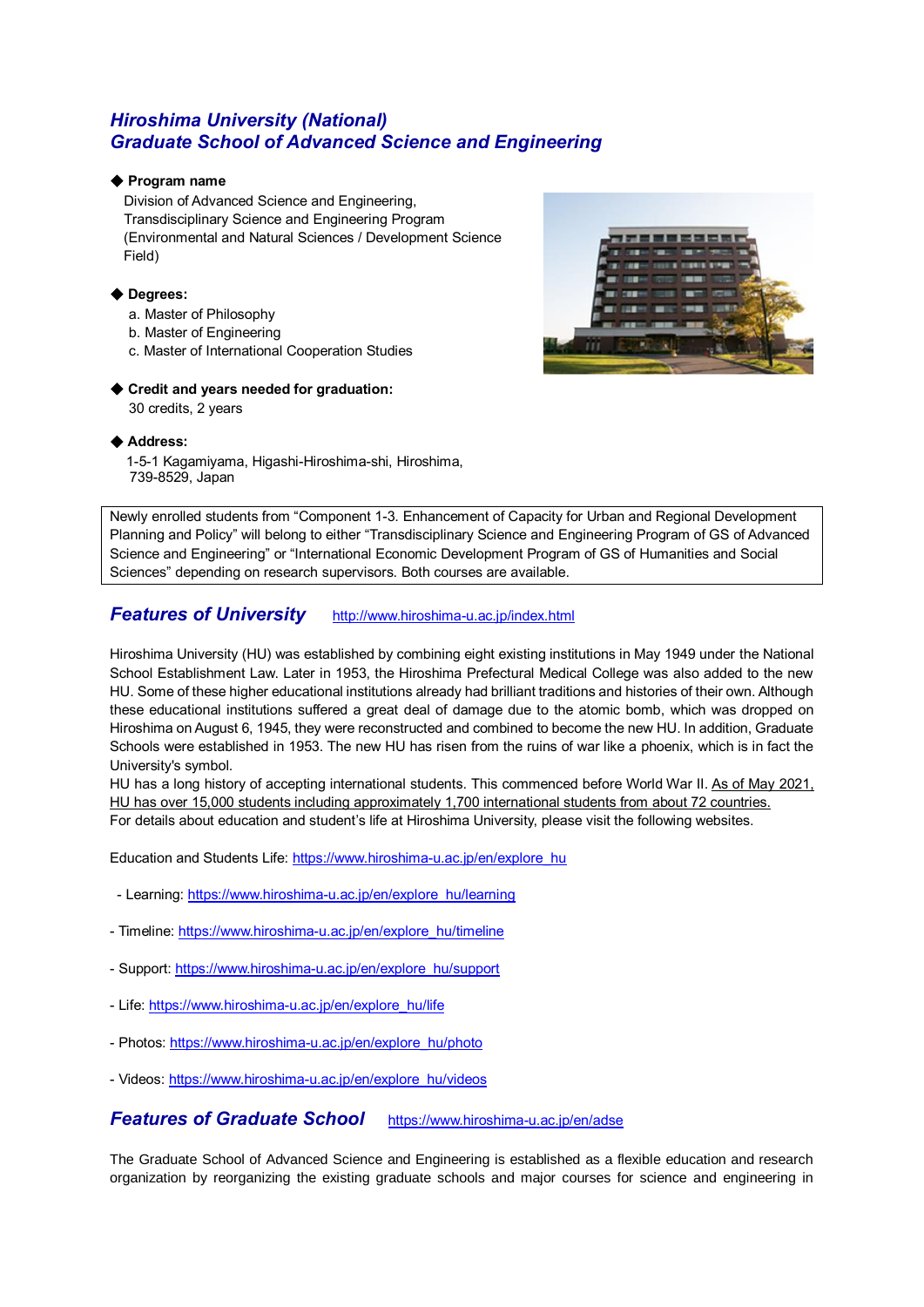Hiroshima University. It consists of two major courses (Division of Advanced Science and Engineering, Joint International Master's Programme in Sustainable Development (Hiroshima University and Leipzig University)) that contains 14 diploma programs.

The Division of Advanced Science and Engineering is established as a school for science and engineering to develop human resources who will take a central role in the exploration of unknown scientific principles and technological and scientific innovation in the future. Because securing advanced knowledge and expertise is an essential foundation for human resource development, the Division of Advanced Science and Engineering consists of the following programs: science programs for developing wide range of fundamental expertise, i.e. (1) Mathematics Program, (2) Physics Program, (3) Earth and Planetary Systems Science Program, and (4) Basic Chemistry Program; engineering programs, i.e. (5) Applied Chemistry Program, (6) Chemical Engineering Program, (7) Electrical, Systems, and Control Engineering Program, (8) Mechanical Engineering Program, (9) Transportation and Environmental Systems Program, (10) Architecture Program, and (11) Civil and Environmental Engineering Program; and (12) Informatics and Data Science Program which is a diploma program for systematically developing not only the data processing and analysis capabilities required for various areas of expertise related to science, engineering, and other fields but also knowledge and skills related to informatics that are the basis of capabilities needed to meet social needs.

In addition, the Division of Advanced Science and Engineering includes the (13) Quantum Matter Program in which students can study basic materials science, condensed material physics, and electronic engineering beyond the border. Additionally, the (14) Transdisciplinary Science and Engineering Program provides education and research activities based on the existing specialized fields of science and engineering while integrating the existing academic frameworks beyond the border from a nature- and human-oriented bird's eye view. This allows Japanese and foreign students to cope together with complicated social needs and challenges in Japan and abroad without considering the difference of their specialized fields.

## **Features of the Program** [https://www.hiroshima-u.ac.jp/en/adse/div\\_adse/program#p14](https://www.hiroshima-u.ac.jp/en/adse/div_adse/program#p14)

The Transdisciplinary Science and Engineering Program aims to develop a "knowledge-intensive society" by merging the existing academic systems beyond the border among them from a bird's eye view while being based on the core area of expertise such as the natural environment, natural disasters, integrated physics, information system, media, and development technology. To achieve the aim, the Program educates students to obtain expertise and research skills for environmental problems, environmental risks related to resources and energy problems, elemental sciences, and systems regarding areas from the materials for life and ecosystems, and environmental information related to the system in which mankind coexists with information technology and the media from a nature-oriented point of view. Students will also develop an ability to contribute to society based on understanding and insight for the natural science and information science throughout the Program. In addition to this, from a human-oriented point of view, the Program encourages students to research the theories and analysis methods for the development of human-oriented technology for development issues in developing nations such as urban development, community development, industrial promotion, and environment protection to obtain an ability to globally contribute to sustainable development.

In addition, the Program is organized as a multi- and inter-disciplinary diploma program in which Japanese and foreign students with various academic backgrounds study together to realize innovation domestically and internationally in cooperation with advanced professionals in various fields. The Program develops researchers and educators who understand a human-oriented point of view and have obtained research abilities, expertise, professional skills, and cross-disciplinary points of view for the areas of core expertise and related areas such as the natural environment, natural disasters, integrated physics, information system, media, and development technology. The program will also foster technocrats and advanced professionals who have a bird's eye view and problem-solving capability based on understanding of diverse cultures and global insight.

The program consists of two fields, Development Science field and Environmental and Natural Sciences field.

#### **Key Features of Education**

#### **(1) Education Programs in English**

We believe it is important to develop international professionals capable of writing academic articles and reports, communicating and conversing in English. Therefore, all lectures and seminars are provided in English.

#### **(2) Systematic and Interdisciplinary Curriculum**

We offer a systematic and interdisciplinary curriculum to produce specialists who can contribute to international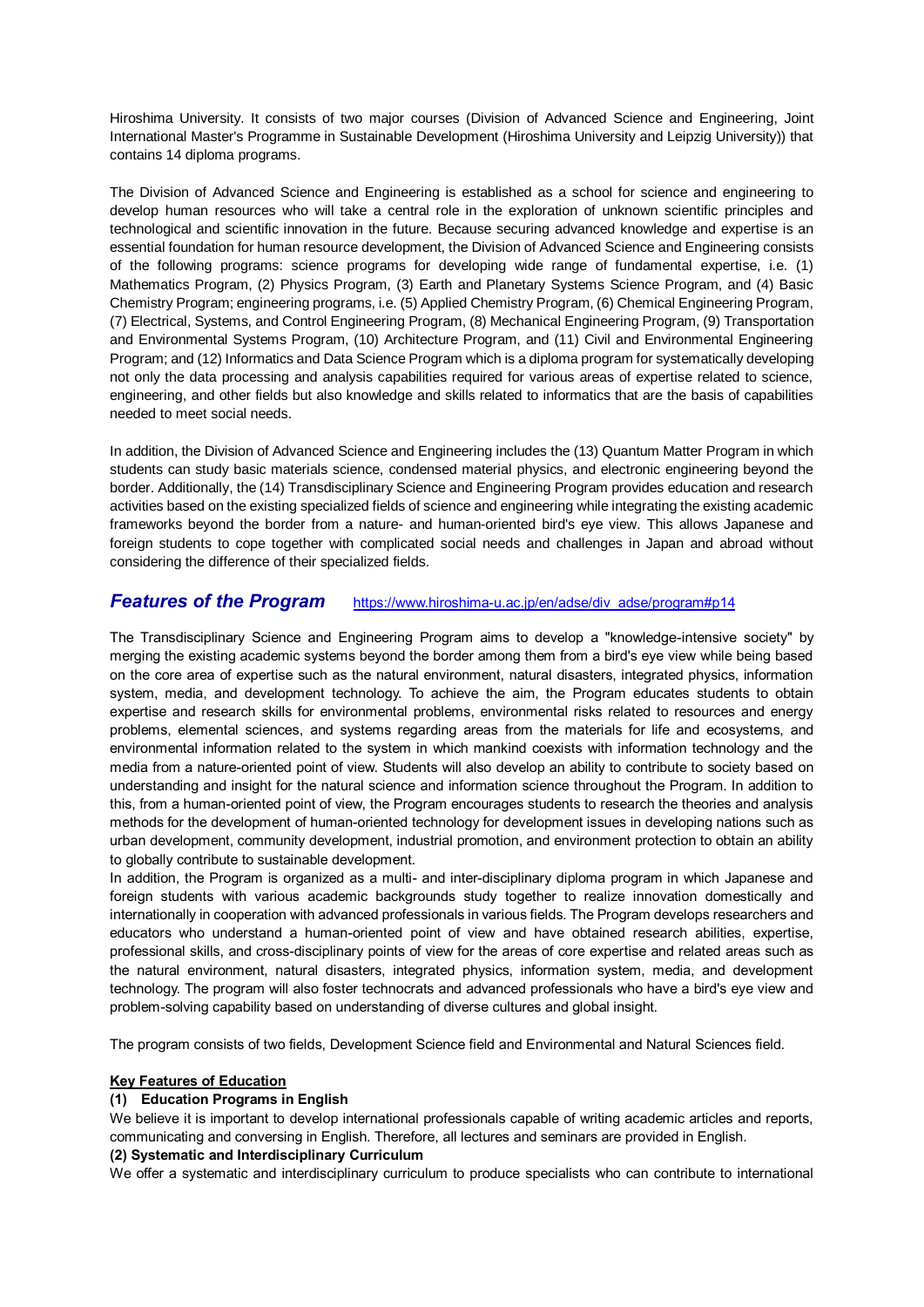development and cooperation in ways that cut across established academic disciplines. We offer integrated education and research programs in Urban and Transportation Engineering, Energy Science, Risk Management, Biological Science, and Environmental Health Science to develop interdisciplinary and global perspectives.

#### **Special Education Programs**

We offer special education programs designed to improve the qualifications and skills of students who plan to work in the field of international cooperation. The main features of these programs are as follows.

### **(1) Global Environmental Leaders Special**

#### **Education Program**

One of our aims is to establish a center for training environmental leaders capable of identifying problems and formulating strategic solutions at national or local levels through interdisciplinary and international perspectives. The global issue of reducing carbon emissions is an example of such a problem and the need for solutions. Another aim is to provide a platform for collaboration between industry, government and academia to promote cutting-edge environmental research and create coherent practical solutions for environmental issues on a global scale that is not limited to developing countries. We seek to provide value-added knowledge to those engaged in international cooperation. Achieving these aims requires addressing five areas: urban system design to prevent global warming, wise use of biomass resources, environmental impact assessment, policy and institutional design and environmental education. Our intention is for developing countries to work hand in hand with Japan to develop international environmental leaders, a task that we will undertake in an effective and practical manner. For more details, refer to

[l](http://www.hiroshima-u.ac.jp/en/idec/education/p_mxj8jd.html)[https://www.hiroshima-u.ac.jp/en/idec/education/special\\_education/courses/gels](http://www.hiroshima-u.ac.jp/en/idec/education/p_mxj8jd.html)

#### **(2) Formation of a Strategic Center for Global Internship (G.ecbo)**

HU is currently promoting the "Formation of a Strategic Center for Global Internship" (commonly known as the "G.ecbo program") following the 2007 adoption of the Support Program for Improvement of Graduate School Education. G.ecbo is a practical education program that includes pre- and post-internship training designed to achieve viable outcomes from student internships. The following types of internships are available:

(1) overseas internships, in which students go to a university or organization outside Japan.

(2) domestic internships, in which foreign students go to a Japanese company or organization.

- (3) third-country internships, in which students from developing countries go to institutions in other developing countries.
- (4) follow-up research internships, in which students in doctoral programs go back to countries where they have previously worked.

## *Necessary Curriculum to Obtain the Degrees*

<http://idecdt.hiroshima-u.ac.jp/curriculum/>

To obtain a Master's degree, JDS Fellows need to satisfy the following requirements:

Minimum of 30 credits through program work;

Submission of a master's thesis.

All students need to decide research topic and supervisors (one head-supervisor and two sub-supervisors) at the beginning of the first semester. Under the head-supervisor's advice, students will choose subjects to enroll and start preparations for a master's thesis.

List of subjects offered in 2021 academic year is attached. Students will choose subjects mainly from "Transdisciplinary Science and Engineering Program".

(URL: [https://momiji.hiroshima-u.ac.jp/syllabusHtml\\_en/2021\\_E90114\\_en.html](https://momiji.hiroshima-u.ac.jp/syllabusHtml_en/2021_E90114_en.html) )

# *List of faculty members capable of guiding JDS Fellows*

<https://www.hiroshima-u.ac.jp/en/adse/research/transdisciplinary-science-and-engineering>

Students need to decide their research topic and supervisors (one head-supervisor and two sub-supervisors) at the beginning of the first semester. Under the head-supervisor's advice, students will choose subjects to enroll and start preparations for their master's thesis.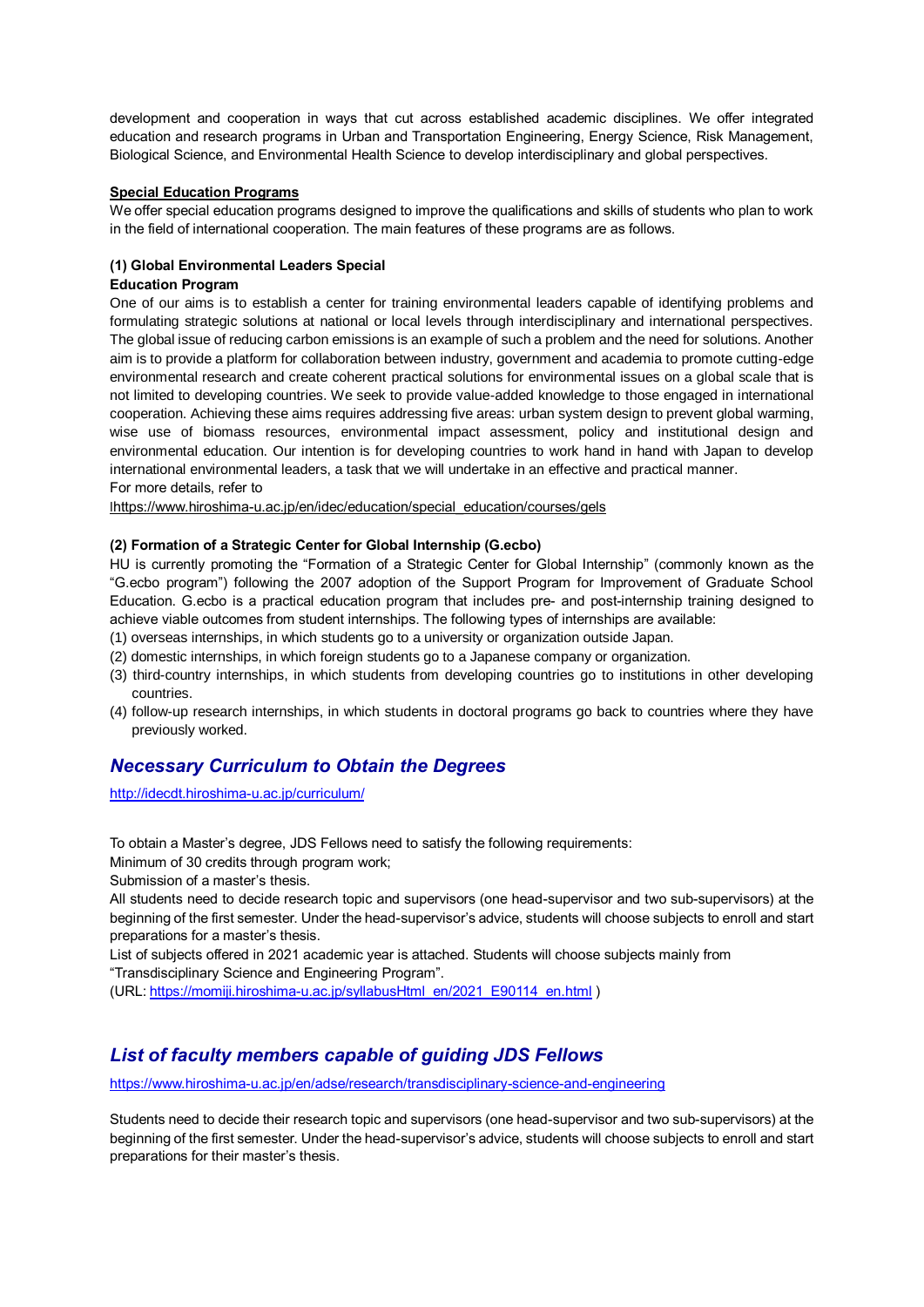| 【Transdisciplinary Science and Engineering Program (Development Science Field)】 |  |  |
|---------------------------------------------------------------------------------|--|--|
|                                                                                 |  |  |

| Subject -<br>Specialty                                                            | <b>Position</b>        | Name                     | <b>Transaroupmany Solution and Engineering Fregram (Beverephonent Solution From /</b><br><b>Research Subject</b>                                                                                                                                                                                                                                                  |  |
|-----------------------------------------------------------------------------------|------------------------|--------------------------|-------------------------------------------------------------------------------------------------------------------------------------------------------------------------------------------------------------------------------------------------------------------------------------------------------------------------------------------------------------------|--|
| Transportation<br>Engineering,<br>Transportation<br>Planning                      | Professor              | FUJIWARA,<br>Akimasa     | Transportation planning methods, evaluation of transport<br>policies, and sustainable development and transport                                                                                                                                                                                                                                                   |  |
| Environmental<br>Planning                                                         | Professor              | NISHINA,<br>Daisaku      | Living environment planning in buildings and urban area:<br>environment,<br>landscape<br>and<br>environmental<br>water<br>psychology                                                                                                                                                                                                                              |  |
| Regional and<br>Urban<br>Engineering,<br><b>Tourism Policy</b>                    | Professor              | ZHANG,<br>Junyi          | Various urban, transportation, environment and energy,<br>health, and tourism issues are targeted from the viewpoint<br>of mobilities and urban policy. Relevant research deals with<br>development of methodologies,<br>technological<br>the<br>development, and policy evaluation and formulation for<br>problem solving based on interdisciplinary approaches. |  |
| Sustainable<br>Architecture                                                       | Professor              | KUBOTA,<br>Tetsu         | Building and urban environmental science for achieving<br>sustainable development in developing world                                                                                                                                                                                                                                                             |  |
| <b>Risk Management</b><br>Technology                                              | Associate<br>Professor | CHIKARAISHI,<br>Makoto   | Urban risk management / Advanced infrastructure<br>planning / Activity-based analysis                                                                                                                                                                                                                                                                             |  |
| Ecosystem<br>Conservation and<br>Management<br>Science                            | Associate<br>Professor | HOSAKA,<br>Tetsuro       | Research and education on ecology and ecosystem<br>management                                                                                                                                                                                                                                                                                                     |  |
| Environmental<br><b>Health Science</b>                                            | Associate<br>Professor | KASHIMA,<br>Saori        | Epidemiological study focusing on environmental health<br>problems,<br>Development of health care system based on spatial<br>statistics                                                                                                                                                                                                                           |  |
| <b>Energy Science</b><br>and Technology                                           | Associate<br>Professor | LEE, Han Soo             | Coastal engineering / Coastal hazards and risk<br>management / Renewable energy resource evaluation<br>and management in developing countries / Evaluation of<br>climate changes on natural hazards and renewable<br>energy environment.                                                                                                                          |  |
| Urban<br>Environmental<br>Science                                                 | Associate<br>Professor | <b>SHARIFI</b><br>Ayyoob | Urban Planning and Policy Development, Environmental<br>Planning and Management, Climate Policy, Sustainable<br>Cities                                                                                                                                                                                                                                            |  |
| <b>Biomass Energy</b><br>Technology,<br><b>Botany Resources</b><br>for the Future | Associate<br>Professor | TRAN,<br>Dang Xuan       | Development of biomass<br>technologies<br>energy<br>and<br>application to developing countries<br>Agricultural ecology and development of sustainable<br>agricultural technologies                                                                                                                                                                                |  |

【**Transdisciplinary Science and Engineering Program (Environmental and Natural Sciences)**】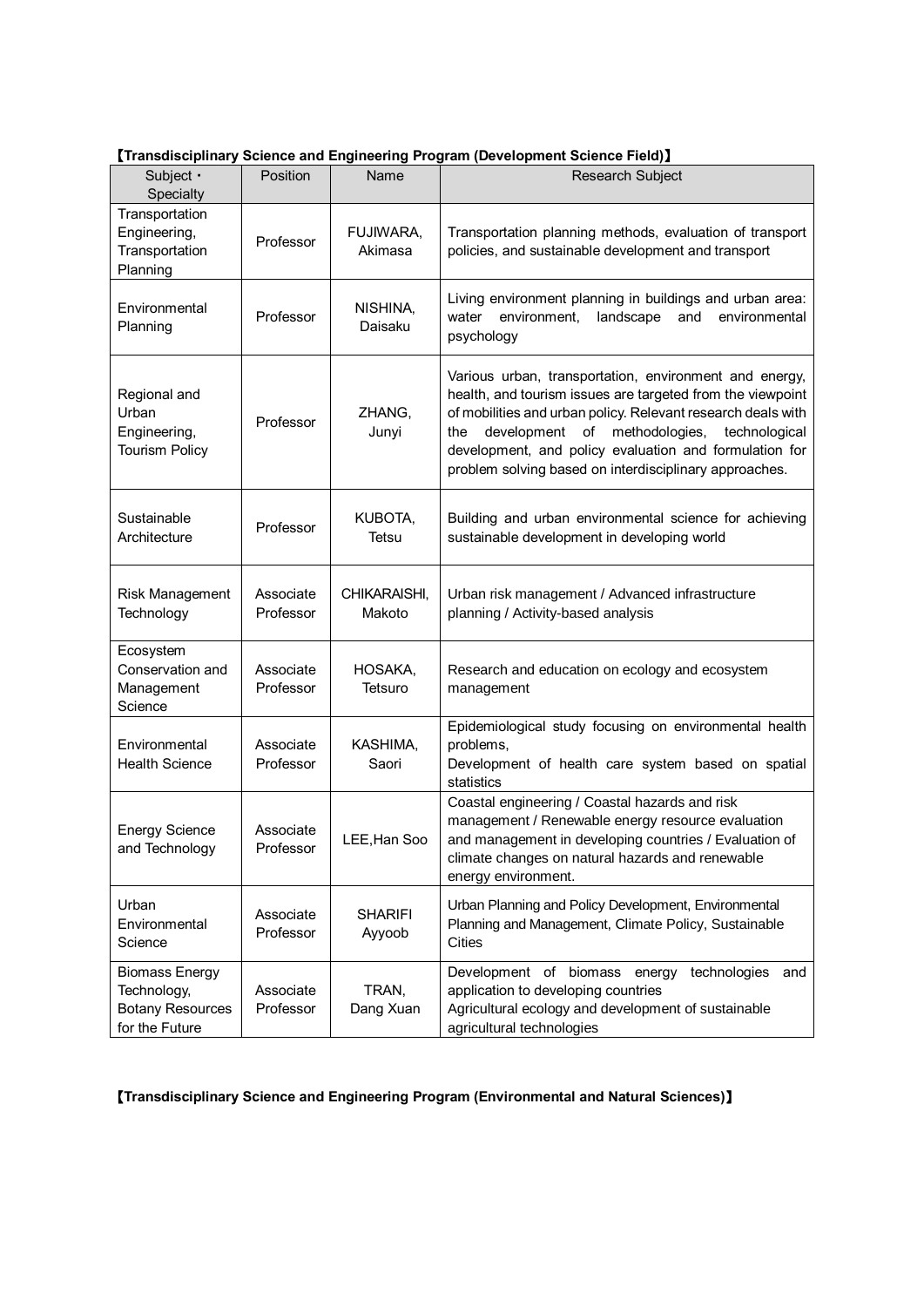| Subject · Specialty                      | Position               | Name                          | Research Subject                                                                                                                                                 |
|------------------------------------------|------------------------|-------------------------------|------------------------------------------------------------------------------------------------------------------------------------------------------------------|
| Physics of<br><b>Correlated Matter</b>   | Professor              | <b>EKINO</b><br>Toshikazu     | Experimental study on electronic properties of high-Tc<br>superconductivity and related phenomena                                                                |
| Physics of<br><b>Correlated Matter</b>   | Professor              | <b>HATAKENAKA</b><br>Noriyuki | Foundation of quantum mechanics and quantum<br>information sciences including quantum computer and<br>quantum artificial intelligence                            |
| Physics of<br><b>Correlated Matter</b>   | Professor              | <b>HIGASHITANI</b><br>Seiji   | Condensed Matter Theory on Superconductivity and<br>Superfluidity                                                                                                |
| Information and<br><b>Media Sciences</b> | Professor              | <b>INAGAKI</b><br>Tomohiro    | Computational approach to strong coupling and<br>gravitational systems, Computer based learning materials                                                        |
| Physics of<br>Complex<br>Matter          | Professor              | <b>INUI Masanori</b>          | Static and dynamic structures and physical properties of<br>structurally disordered matter                                                                       |
| Physics of<br><b>Correlated Matter</b>   | Professor              | <b>ISHIZAKA</b><br>Satoshi    | Quantum information theory concerning e.g. quantum<br>entanglement and quantum communication                                                                     |
| Physics of<br><b>Correlated Matter</b>   | Professor              | <b>OGITA Norio</b>            | Condensed matter physics under multiple extreme<br>conditions (very high pressure, ultra-low temperature,<br>strong magnetic field) by laser spectroscopy method |
| Environmental<br><b>Earth Sciences</b>   | Professor              | <b>ONODERA</b><br>Shinichi    | Hydrologic transport of earth surface materials:<br>hydrogeomorphology and biogeochemistry                                                                       |
| Physics of<br>Complex<br>Matter          | Professor              | <b>TODA Akihiko</b>           | Non-Equilibrium Phenomena in Polymer Physics and<br><b>Phase Transitions</b>                                                                                     |
| Physics of<br><b>Correlated Matter</b>   | Associate<br>Professor | <b>HASEGAWA</b><br>Takumi     | Lattice dynamics in condensed matter investigated by<br>inelastic scattering of Quantum beam and first-principles<br>calculation                                 |
| Environmental<br><b>Earth Sciences</b>   | Associate<br>Professor | <b>HASEGAWA</b><br>Yuji       | Mechanism of sediment disaster and prevention works<br>considering local characteristic                                                                          |
| Information and<br>Media Sciences        | Associate<br>Professor | <b>KODAMA Mei</b>             | Research on Media Communication Services                                                                                                                         |
| Physics of<br>Complex<br>Matter          | Associate<br>Professor | <b>MUNEJIRI</b><br>Shuji      | Physics Education Research, Molecular Dynamics<br>Simulation of Liquids                                                                                          |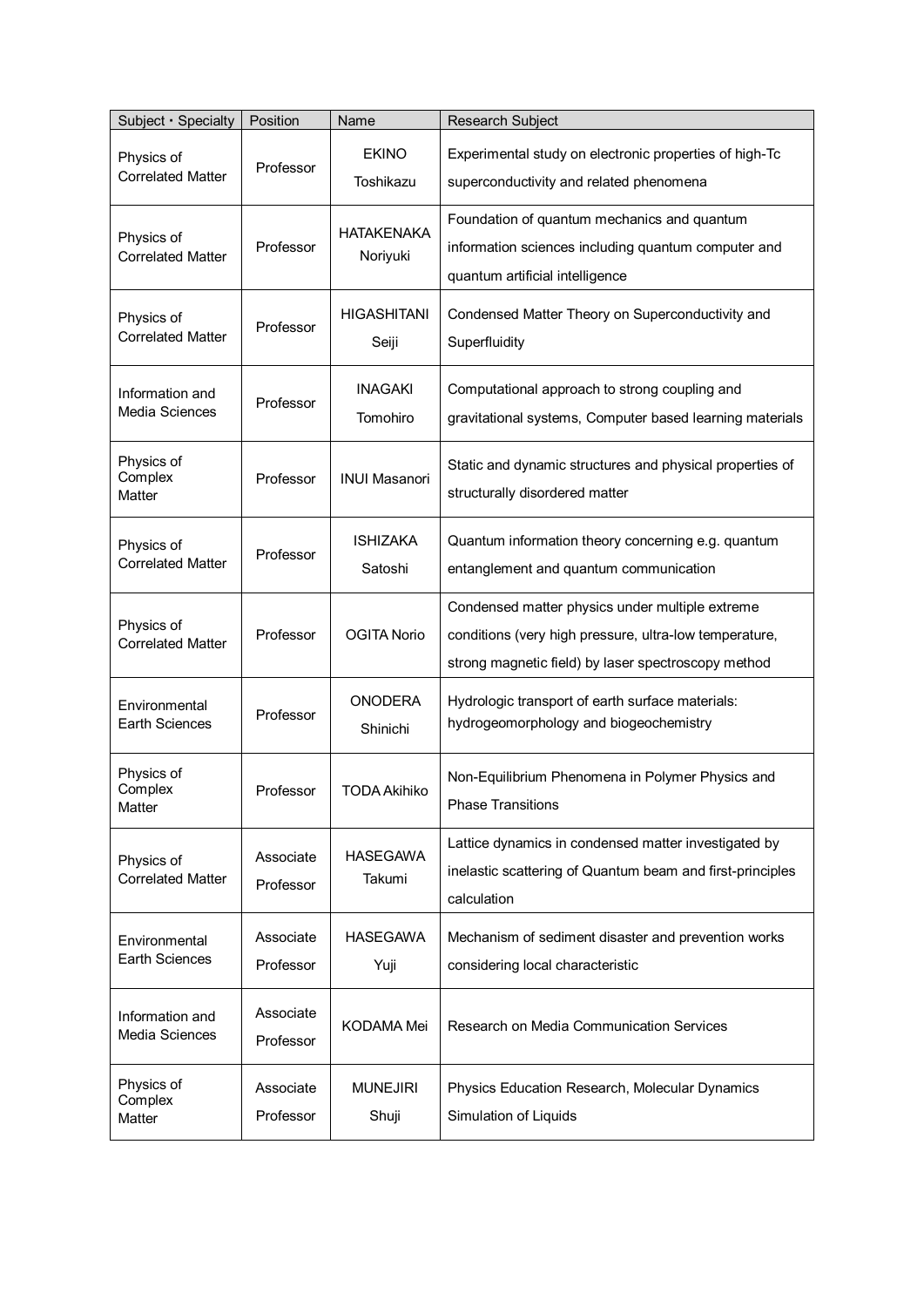| Subject · Specialty                                                       | Position               | Name                        | Research Subject                                                                                             |
|---------------------------------------------------------------------------|------------------------|-----------------------------|--------------------------------------------------------------------------------------------------------------|
| Environmental<br><b>Earth Sciences</b>                                    | Associate<br>Professor | <b>OZAWA</b><br>Hisashi     | Thermodynamics of the global climate and fluid systems,<br>dissipative structures of non-equilibrium systems |
| Physics of<br>Complex<br>Matter                                           | Associate<br>Professor | <b>TAGUCHI Ken</b>          | Crystal growth and pattern formation of soft matter                                                          |
| Physics of<br>Complex<br>Matter                                           | Associate<br>Professor | <b>TANAKA</b><br>Shinpei    | Physics of complex systems, such as active matter and<br>non-equilibrium ordering                            |
| Information and<br>Media Sciences                                         | Associate<br>Professor | <b>WATANABF</b><br>Hidenobu | Cybersecurity, Confidential Computing                                                                        |
| Environmental<br><b>Earth Sciences</b>                                    | Associate<br>Professor | YOKOYAMA<br>Tadashi         | Reaction and transport relevant to rock weathering                                                           |
| <b>IWASAWA</b><br>Information and<br>I ecturer<br>Media Sciences<br>Kazuo |                        |                             | Studies on information system and information security<br>education                                          |

Supervisor below in charge of plural programs takes charge of the program in the following table, including Environmental and Natural Sciences Field of this program.

| Graduate School / Program                                                                             | Position               | Name                        | <b>Research Subject</b>                                                                                                                              |
|-------------------------------------------------------------------------------------------------------|------------------------|-----------------------------|------------------------------------------------------------------------------------------------------------------------------------------------------|
| Graduate School of Advanced<br>Science and Engineering /<br>Mechanical Engineering<br>Program         | Professor              | <b>ICHIKAWA</b><br>Takayuki | Research and Development of energy<br>conversion materials                                                                                           |
| Graduate School of Advanced<br>Science and Engineering /<br>Quantum Matter Program<br>(Physics Field) | Associate<br>Professor | <b>MIYAOKA</b><br>Hiroki    | Research and development of hydrogen<br>production, hydrogen storage, and material<br>conversion                                                     |
| Graduate School of Integrated<br>Sciences for Life                                                    | Professor              | <b>ISHIDA</b><br>Atsuhiko   | Studies on regulation of enzymes involved in<br>cellular signaling                                                                                   |
| Graduate School of Integrated<br>Sciences for Life                                                    | Professor              | <b>OHTA Shinji</b>          | Studies on structures and functions of<br>biologically active natural compounds.                                                                     |
| Graduate School of Integrated<br>Sciences for Life                                                    | Professor              | <b>VILLENEUVE</b><br>Masumi | Thermodynamic studies on interfacial<br>behavior of bio related substances using<br>model cell membranes, basic science<br>related to drug delivery. |
| Graduate School of Integrated<br>Sciences for Life                                                    | Professor              | YAMADA<br>Toshihiro         | Conservation of organisms based on<br>ecology                                                                                                        |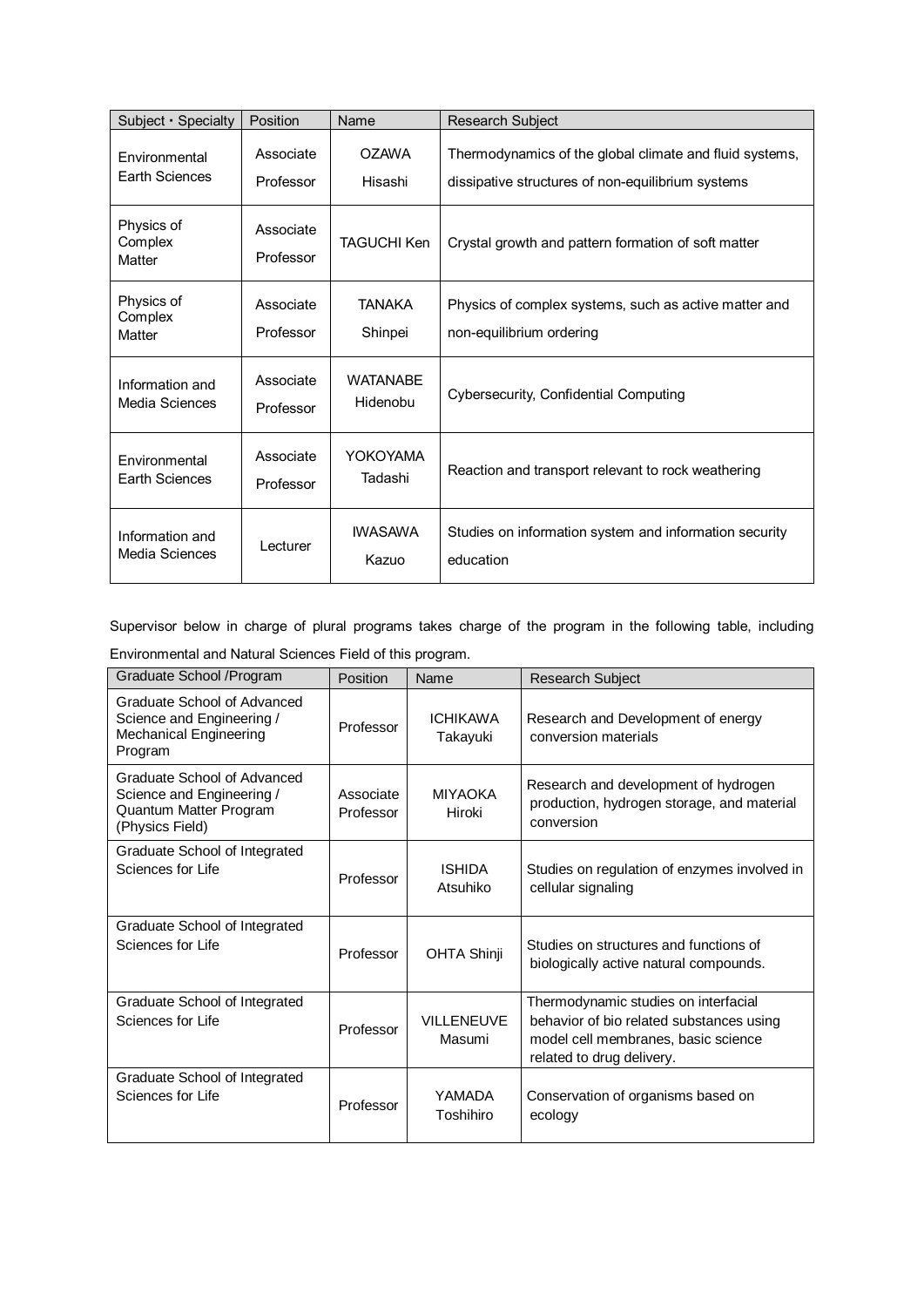| Graduate School / Program                          | <b>Position</b>        | Name               | <b>Research Subject</b>                                                                                                        |
|----------------------------------------------------|------------------------|--------------------|--------------------------------------------------------------------------------------------------------------------------------|
| Graduate School of Integrated                      | Professor              | YAMAZAKI           | Synthetic mechanisms and physiological                                                                                         |
| Sciences for Life                                  |                        | Takeshi            | functions of Neurosteroids                                                                                                     |
| Graduate School of Integrated                      | Associate              | <b>NEHIRA</b>      | Research of structural organic chemistry in                                                                                    |
| Sciences for Life                                  | Professor              | Tatsuo             | life science.                                                                                                                  |
| Graduate School of Integrated                      | Associate              | <b>OMURA</b>       | Studies on chemical interactions between                                                                                       |
| Sciences for Life                                  | Professor              | Hisashi            | plants and insects.                                                                                                            |
| Graduate School of Integrated<br>Sciences for Life | Associate<br>Professor | TAKEDA<br>Kazuhiko | Environmental dynamics and analysis of<br>trace compounds and reactive oxygen<br>species in the atmosphere and<br>hydrosphere. |

# *Academic Schedule*

(Reference)

#### Fall Semester (October 1 - March 31) <In case of the schedule in AY2020>

| October 1               | Entrance Ceremony, Orientation                      |
|-------------------------|-----------------------------------------------------|
| October 2 - February 8  | Classes                                             |
| Early October           | International Student Orientation (University-wide) |
| Mid October             | Deadline of Class Registration                      |
| November 5              | University Anniversary Day                          |
| December 26 - January 5 | <b>Winter Vacation</b>                              |
| February 9 - March 31   | End-of-Academic-Year Holidays                       |

## **Spring Semester (April 1 - September 30) <In case of the schedule in AY2021>**

| April 1 - April 7       | <b>Spring Vacation</b>         |
|-------------------------|--------------------------------|
| April 8 - August 5      | Classes                        |
| Mid April               | Deadline of Class Registration |
| End of July             | Thesis Submission              |
| Mid-August              | <b>Thesis Defense</b>          |
| August 6 - September 30 | Summer Vacation                |
| September 17            | <b>Graduation Ceremony</b>     |

# *Facilities* <https://www.hiroshima-u.ac.jp/en/centers>

#### **Residence**

We provide apartments for international students at a reasonable rent. Students can get support in English from Hiroshima University Co-op when they apply for the apartments, have trouble and so on. Also, a public apartment called "Sun Square Higashi-Hiroshima" is available to international students.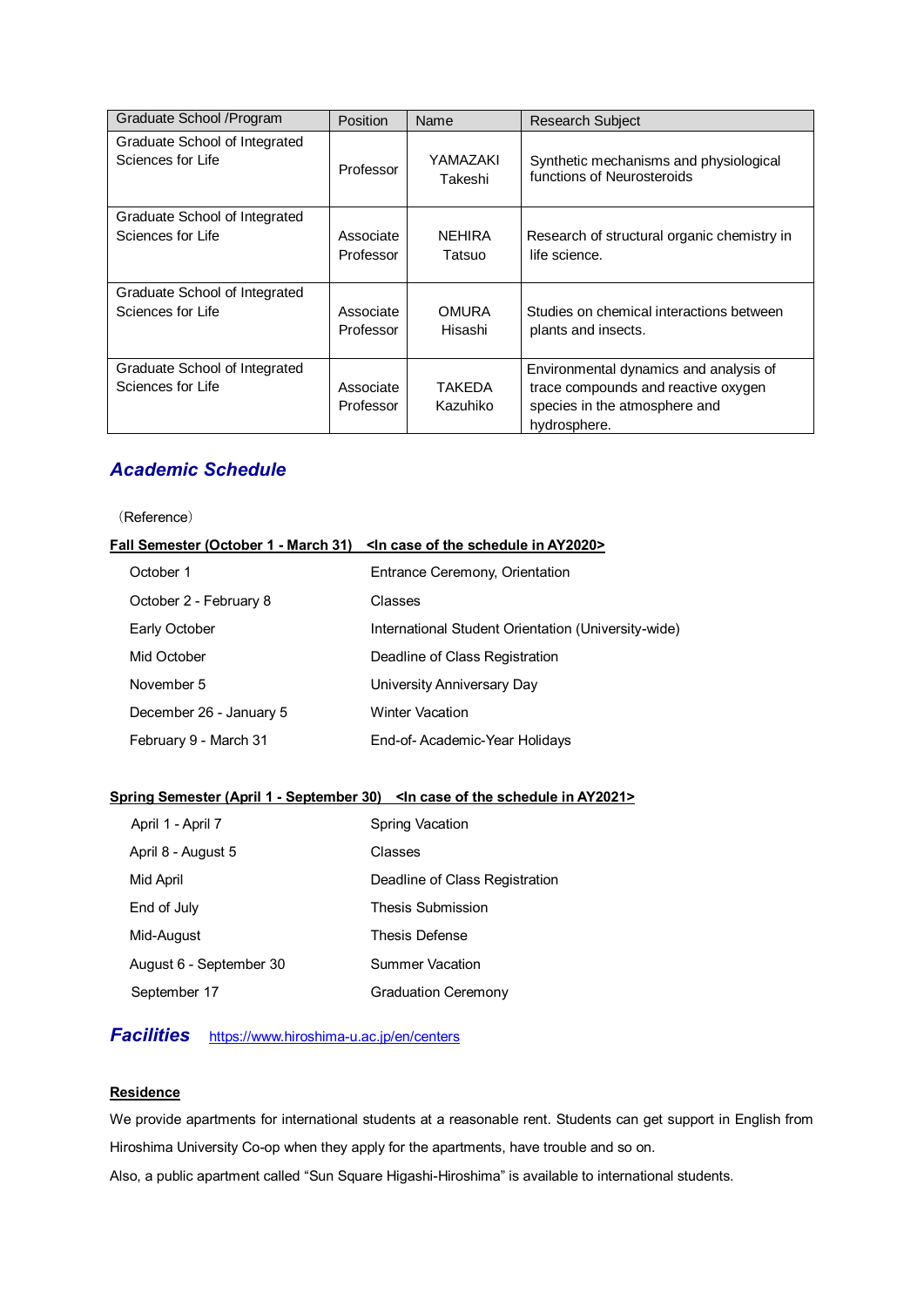#### **Library**

Our library has nearly a collection of 30,000 titles of books and journals. Our collection is mainly focused on economics of development, education development, international relations and Asia regional culture development. "World Bank Information Kiosk" is placed for the purpose of introducing active discussions in academic area about the policy and actions of the World Bank. Students can access to "World Development Indicators Online" in our library. Flag ship publications, project reports, brochures and publications from the World Bank Tokyo Office are also available.

JDS fellows have full access to 5 other libraries on campus which has approximately 3,300,000 materials in its collection. Holding a huge collection of books and electronic journals, with a total combined area of 29,000 square meters, Hiroshima University Library System comprised of 5 libraries is one of the largest in the country.

#### **Other facilities**

Within the campus, we have welfare facilities such as various cafeteria, a travel agency office, stores, book shops and a barber shop. Hiroshima University also has a post office, a university health service center, and a dental clinic in the campus. The International Center provides mental counseling service to international students in English.

### *Message for Applicants*

HU is a research-based university. In line with this policy, we require a thesis for the fulfillment of the master's degree, which is different from the coursework-based curriculum typically found in professional schools. It is not a very easy task to compile a master's thesis based on independent research. In fact, students need to spend significant time and resources. However, it is expected that this experience will enable you to acquire specialized academic and practical knowledge in your area of specialization. To ensure that you can pursue research of a high standard that achieves a good result, at the time of joining our program we require applicants to have a good command of English. Some knowledge of civil engineering or agricultural, or environmental science studies for designing a sustainable infrastructure is also highly desirable.

Our aim is to foster advanced specialists who can contribute to solution of the issues of the sub-program and component, such as improvement of social infrastructure from the viewpoint of hardware and software sides, and improvement of urban and regional problems by considering interaction between industrial location, land use, environment, human life, disaster prevention, etc., we provide the special program for students to obtain these knowledge and skills through theoretical and empirical lessons with practical cases.

In the campus surrounded by abundant nature in the suburbs of Hiroshima city, you can give your full attention to your study. You're each and every experience here will serve as an excellent base for your further steps as a professional government official. We welcome you to Hiroshima University.

#### 【**Voice from JDS Return Fellows**】



**Mr. Md Amdad Hossen, 11th Batch (2012-2014)**

**Belonging Organization: Ministry of Road Transport and Bridges**

My long cherished dream of higher study came true when I was selected for JDS scholarship in 2012 at Hiroshima University. I heard about Hiroshima University from senior fellows who studied there. But my personal experience was beyond my imagination. My two years stay there from 2012 to 2014 was one of the best times in my life.